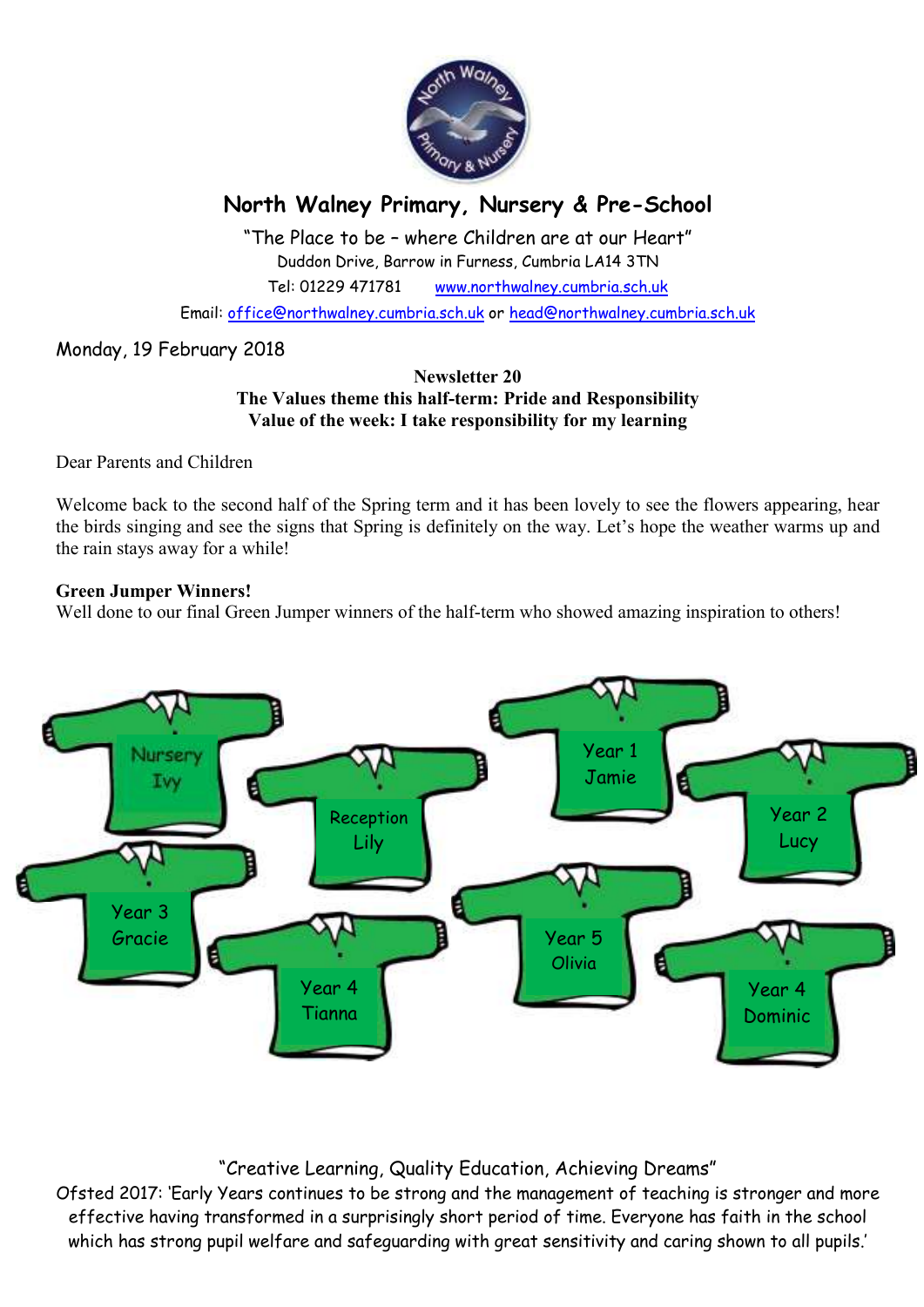

# **Parents' Evening - REMINDER**

Don't forget our Parents' Evening is on Tuesday 6<sup>th</sup> March after school. Letters have already gone out with details of how to book an appointment. If you have lost your sheet, then please speak directly to the classteachers and they will sort an appointment out. Please make sure you attend so that you can get the latest information about your child and their progress this year. Thank you.

# **Coniston to Barrow Walk – WE HAVE 2 TEAMS!!!!!!!**

I am so proud of my whole team who have come together to do the Coniston to Barrow walk – either physically or in spirit! I am pleased to say we have entered two teams into the walk and are hoping to raise lots of money for the PTA and therefore for your children. If you feel you can support our team then you can easily find us by going to https://keswick2barrow.co.uk/donate/143933?cid2=143933 or going to the website and searching for staff names or our team names 'North Walney Primary' and 'Friends of North Walney'.



#### **DON'T FORGET - Our Reading Week**



# **And also our Bizarre Reading Competition!**

We would like to collect as many pictures of the children (and their adults) reading in different locations – the more bizarre, the better! We have therefore decided on the following categories:

• The Comfiest place to read

Read!

- The Most Uncomfortable place to read
- The Strangest place to read
- The Best Indoor place for reading
- The Best Outdoor place for reading
- The Best adult 'caught' reading

All entries can be emailed to me on  $head@northwalney.cumbria.sch.uk$  or tweeted using the @NorthWalneyPS tag. You can facebook messenger them but I might not see them straight away! Or you can simply print them off and bring them in...all entries need to be in by a week on Friday which is the 2<sup>nd</sup> March. So 'Go Wild….and Read in different places!'

And finally…

This week I will be covering all three schools for part days I am afraid – sometimes this happens and I cannot be in the same place all day long. Please bear with me if you are emailing me or contacting me about something specific – I will get back to you as soon as I possibly can. Please do remember, however, that you can contact the school at any time on 01229 471781 and speak to Miss Mountford or Mrs Malone who will be able to help with your enquiry.